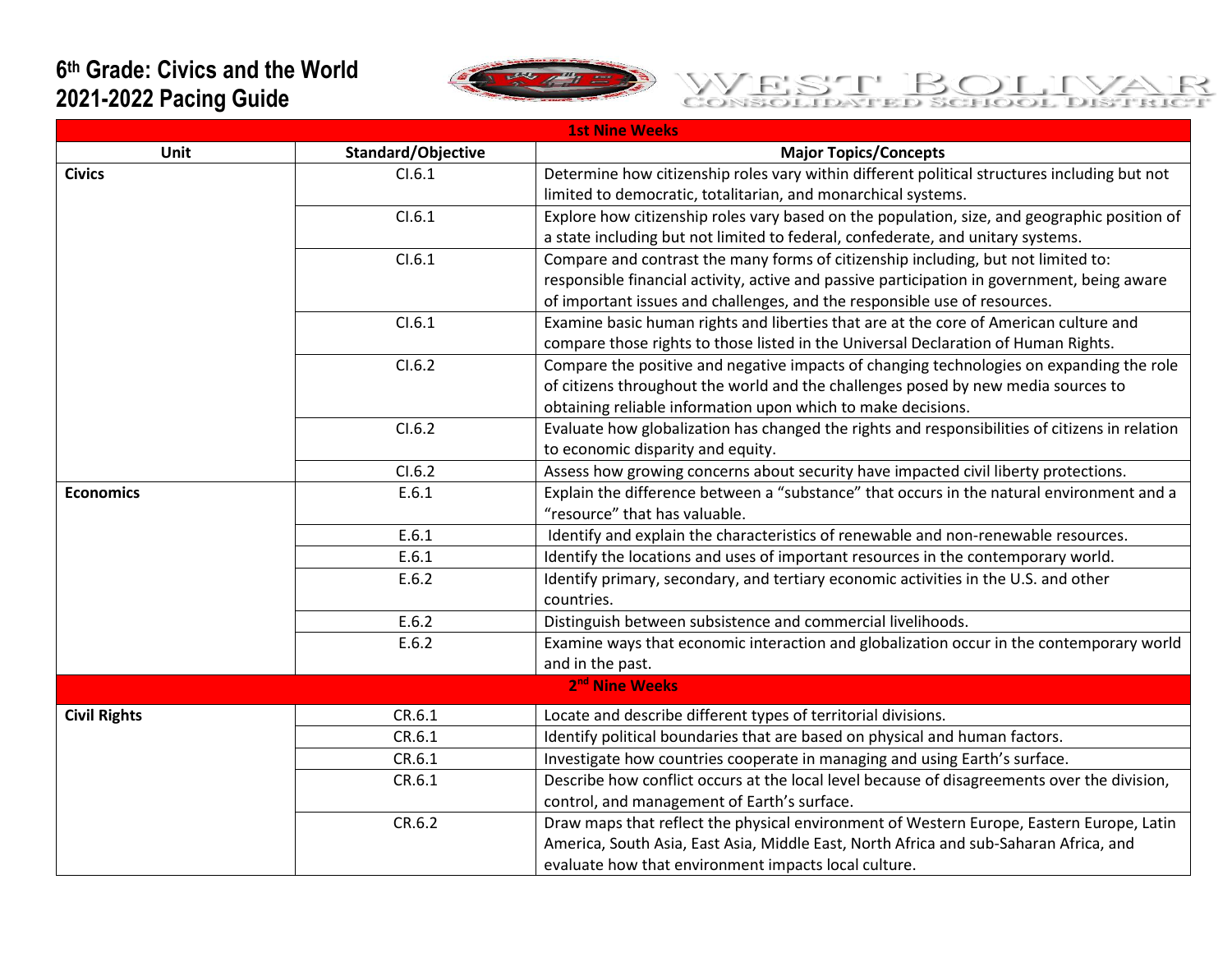|           | CR.6.2  | Draw a map that reflects the current political structure of Western Europe, Eastern Europe,  |
|-----------|---------|----------------------------------------------------------------------------------------------|
|           |         | Latin America, South Asia, East Asia, Middle East, North Africa and sub-Saharan Africa,      |
|           |         | including countries, major population centers, significant natural features, and capital     |
|           |         | cities.                                                                                      |
|           | CR.6.2  | Select three Western Europe, Eastern Europe, Latin America, South Asia, East Asia, Middle    |
|           |         | East, North Africa and sub-Saharan Africa countries and Identify the cultural and historical |
|           |         | factors (ex. First Nations, colonization, war and conquest, and religion) that have shaped   |
|           |         | the civic identity of those cultures and the expectations they have for civic participation. |
|           | CR. 6.2 | Select three Western Europe, Eastern Europe, Latin America, South Asia, East Asia, Middle    |
|           |         | East, North Africa and sub-Saharan Africa countries and examine the participation of those   |
|           |         | countries in an increasingly globalized world and compare them to other nations in terms     |
|           |         | of metrics including GDP per capita, Human Misery Index, Gross National Happiness, Infant    |
|           |         | and Child Mortality Rates, Life Expectancy, and Literacy Rates.                              |
|           | CR.6.2  | Compare human rights and liberties found in Western Europe, Eastern Europe, Latin            |
|           |         | America, South Asia, East Asia, Middle East and North Africa and sub-Saharan Africa to core  |
|           |         | American civil values.                                                                       |
| Geography | G.6.1   | Explain the use of map essentials.                                                           |
|           | G.6.1   | Use maps and geospatial technologies to acquire and process information from a spatial       |
|           |         | perspective.                                                                                 |
|           | G.6.1   | Discuss how experiences and cultures influence perceptions and help people create mental     |
|           |         | maps.                                                                                        |
|           |         |                                                                                              |
|           |         | 3rd Nine Weeks                                                                               |
| Geography | G.6.2   | Describe the distinguishing physical and human characteristics of different places within    |
|           |         | the U.S. and around the world.                                                               |
|           | G.6.2   | Investigate how people create places as they live in a location and make meaning and build   |
|           |         | memories there that are unique.                                                              |
|           | G.6.2   | Describe how personal, community, or national identities are based, in large part, on        |
|           |         | places.                                                                                      |
|           | G.6.2   | Explain how place-based identities can sometimes result in stereotypes of people from        |
|           |         | specific places.                                                                             |
| Geography | G.6.3   | Distinguish between atmosphere, biosphere, lithosphere, and hydrosphere.                     |
|           | G.6.3   | Describe how Earth-Sun relationships regulate seasonal changes in temperature,               |
|           |         | precipitation, vegetation, and weather patterns at various locations on Earth.               |
|           | G.6.3   | Explain major processes that shape the physical environment.                                 |
|           | G.6.3   | Investigate how natural phenomena shaped the physical environment.                           |
|           | G.6.4   | Define formal, functional, and perceptual regions and identify physical and human features   |
|           |         | used as the criteria for establishing them.                                                  |